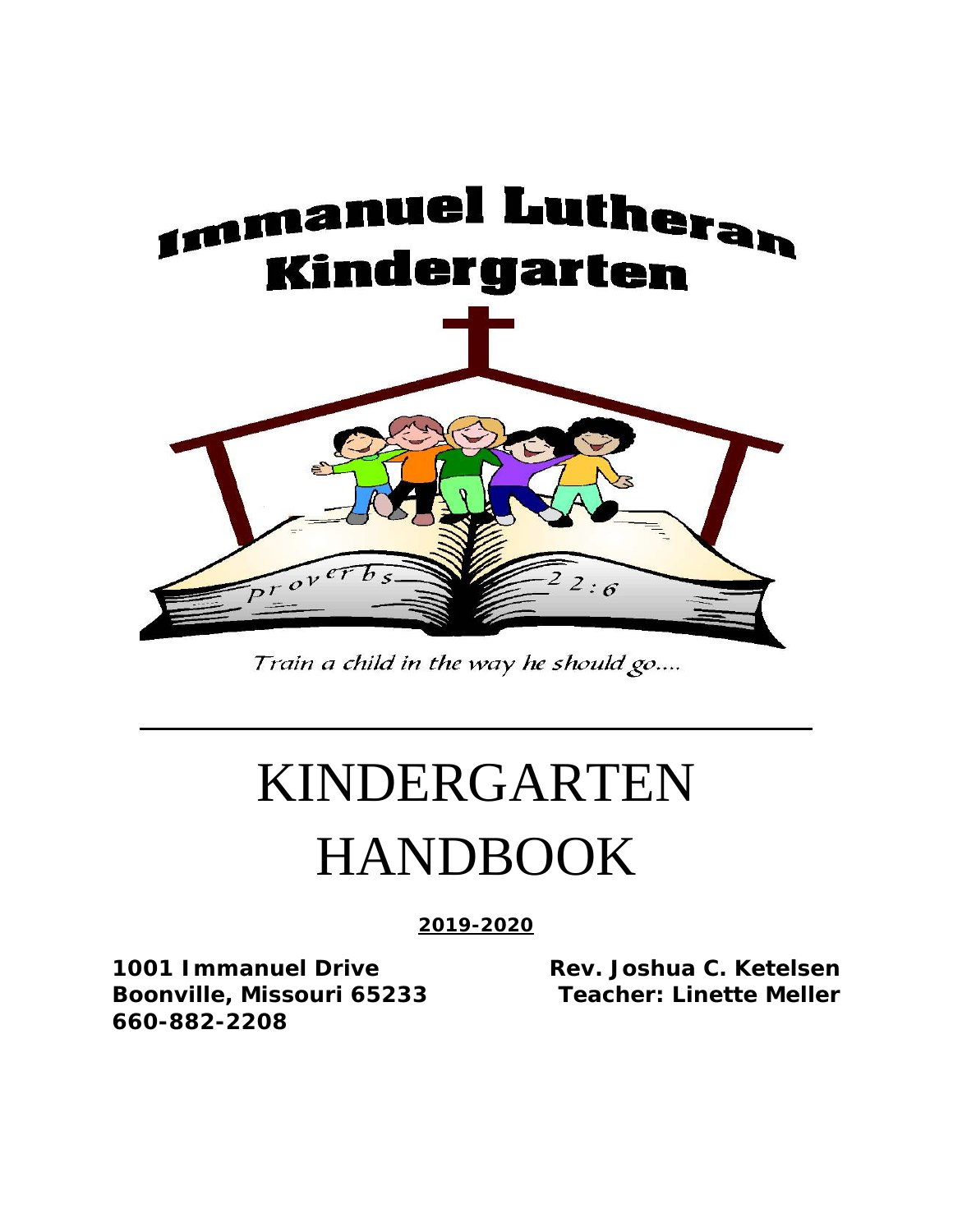# **Immanuel Lutheran Kindergarten Handbook**

# **Christian Philosophy of Education**

Immanuel Lutheran Church has established a Kindergarten to transmit a religious heritage that is both Christian and Lutheran. It is staffed by mature Christian teachers who guide Christ's little ones toward Christian maturity. The teacher deliberately and systematically influences the pupils toward the Christian view of life. Thus all instruction offered by the school is consciously Christ-centered and Bible based.

Furthermore, the school functions as a community in partnership with parents within the body of Christ. It provides an excellent environment, for cultivating Christian attitudes, Christian motives, and Christian convictions. Children worship, work, and play together. This encourages mutual growth, rejoicing, forgiving, and living God's way. The students learn to practice the Christian life at a crucial time when personality and character are growing and maturing. They develop the strengths and judgments which are demanded of the Christian life. Christian students and Christian teachers daily work and live at the foot of the cross. As forgiven and forgiving people of God, they sustain one another in purposeful, Christian love.

# **Educational Statement**

The school provides the students with the companionship of children their own age in an environment, conducive to their needs, and under the supervision of a teacher with a degree in Elementary Education. The Immanuel Lutheran Kindergarten objectives coincide with the ABEKA Christian school curriculum for 5 year old kindergarten students.

# **Organization**

Immanuel Lutheran Kindergarten is a non-profit school sponsored by Immanuel Lutheran Church of Boonville, Missouri. Its success depends on true cooperation among the participating parents. This puts a great responsibility on all, and everyone must do his share.

These responsibilities include attendance at the Orientation session and payment of all registration and tuition fees when due.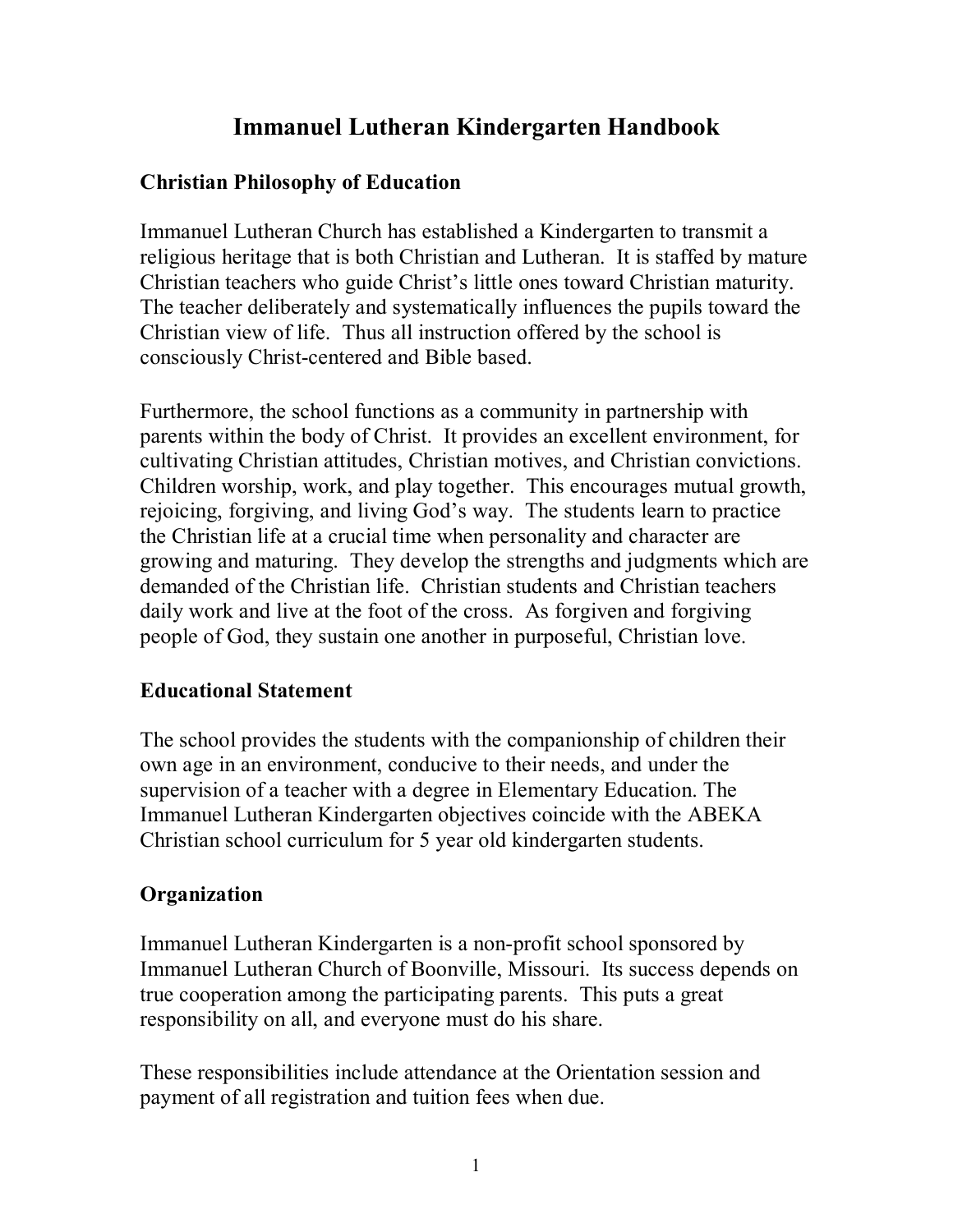The school is under the auspices of the School Board of Immanuel Lutheran Church. All school policies and directives shall come from this Congregational Board and will be implemented by the chairman of this Board.

## **Age Requirement**

Students must be 5 years of age on or before July 31, of the current school year, in order to enroll in the Immanuel Lutheran Kindergarten. All applications will be reviewed prior to final admission to ensure that Immanuel Lutheran Kindergarten can fulfill the needs of the enrolling child.

## **Fees and Tuition**

- \$100 refundable deposit included with the registration and application form. This check will be deposited in July.
- Tuition of \$200 due each month (Aug. 1, Sept. 1, Oct. 1, Nov. 1, Dec. 1, Jan. 1, Feb. 1, Mar. 1, Apr. 1, May 1) for a total of \$2,100.00 per school year.

Tuition is due the first of the month starting in August and continuing through May for ten (10) payments. Parents are encouraged to use our **auto debit system** for payments. If there is a restriction for use of auto debit for payments, arrangements must be made with the Immanuel Lutheran School Board. Payments made later than the  $10<sup>th</sup>$  of the month will be assessed a \$15.00 late fee. If no payment has been made for more than 60 days, and no arrangements have been made with the School Board, this could result in suspension of your child. You are encouraged to contact the School Board if any circumstances arise that would prohibit you from making the monthly tuition payment on time so that arrangements can be made.

A \$5.00 reduction in monthly tuition will be given for each child in a family if more than one child attends either the Immanuel Lutheran Kindergarten or the Preschool.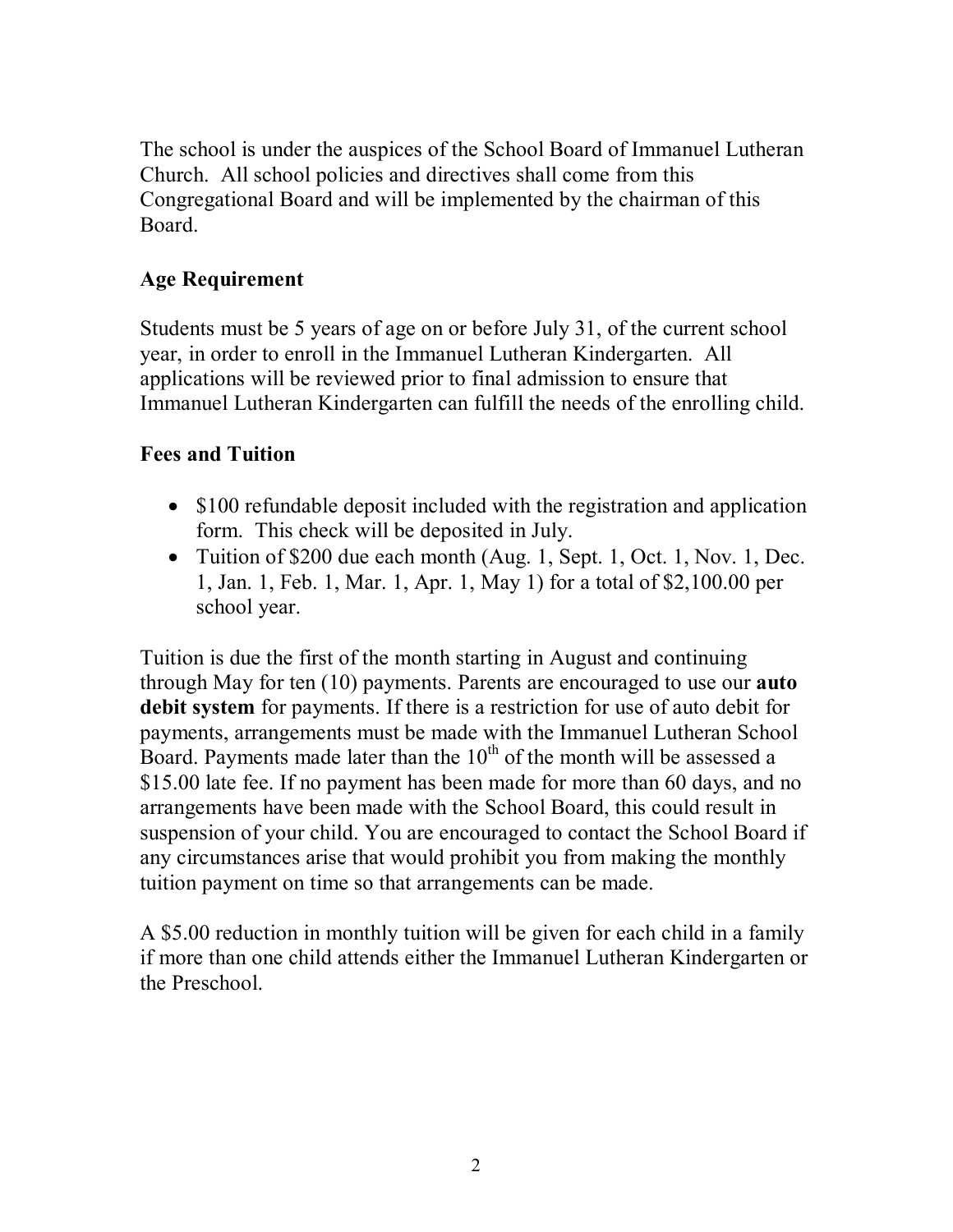## **Fundraiser**

Kindergarten will put on one fundraiser a year. Parental involvement is necessary for a successful fundraiser.

# **Daily Schedule**

Students must not be dropped off at school before 7:45 AM. The school day will begin at 8:00. Student break times are: 9:55 AM – 10:30 AM (snack and recess). School is dismissed at 3:00 PM and students must be picked up by 3:15 PM. The teacher will provide supervision until then. Parents who are habitually late picking up their children will be assessed an additional fee of \$5.00 per 15 minutes. Parents or those with parental permission to drop off or pick up students should go in the lower door at the front of the Church. The daily schedule may be revised if necessary, but parents will be notified if that is the case.

Since the daily schedule is important for an orderly progression of the school day, unnecessary disruptions should be avoided. No food, drink, or gum shall be consumed while classes are in session. No cell phones, toys, or electronic equipment is allowed during class. All children are expected to go on field trips. Appointments should be made after school hours as often as possible.

The children will have prepackaged snacks and drinks each day around 10:00 AM. These will be provided by kindergarten parents.

# **Student Suspension**

Immanuel Lutheran Kindergarten is a private school, funded by student tuition, fees, and by individual contributions from Immanuel members. The teacher loves the children and is proud to have them here. However, the teacher was not trained specifically in the areas of behavior or learning disorders. Please take time to discuss with your children their attitudes and behavior and the expectations of Immanuel Lutheran Kindergarten. We want to live by the Gospel, but in order to do that we must understand and follow the Law. Everyone wants our children to be the best Christians they can be. Therefore, in order to preserve the integrity of teacher and students alike, the teacher and School Board reserve the right to dismiss a student permanently or temporarily from school in the following cases: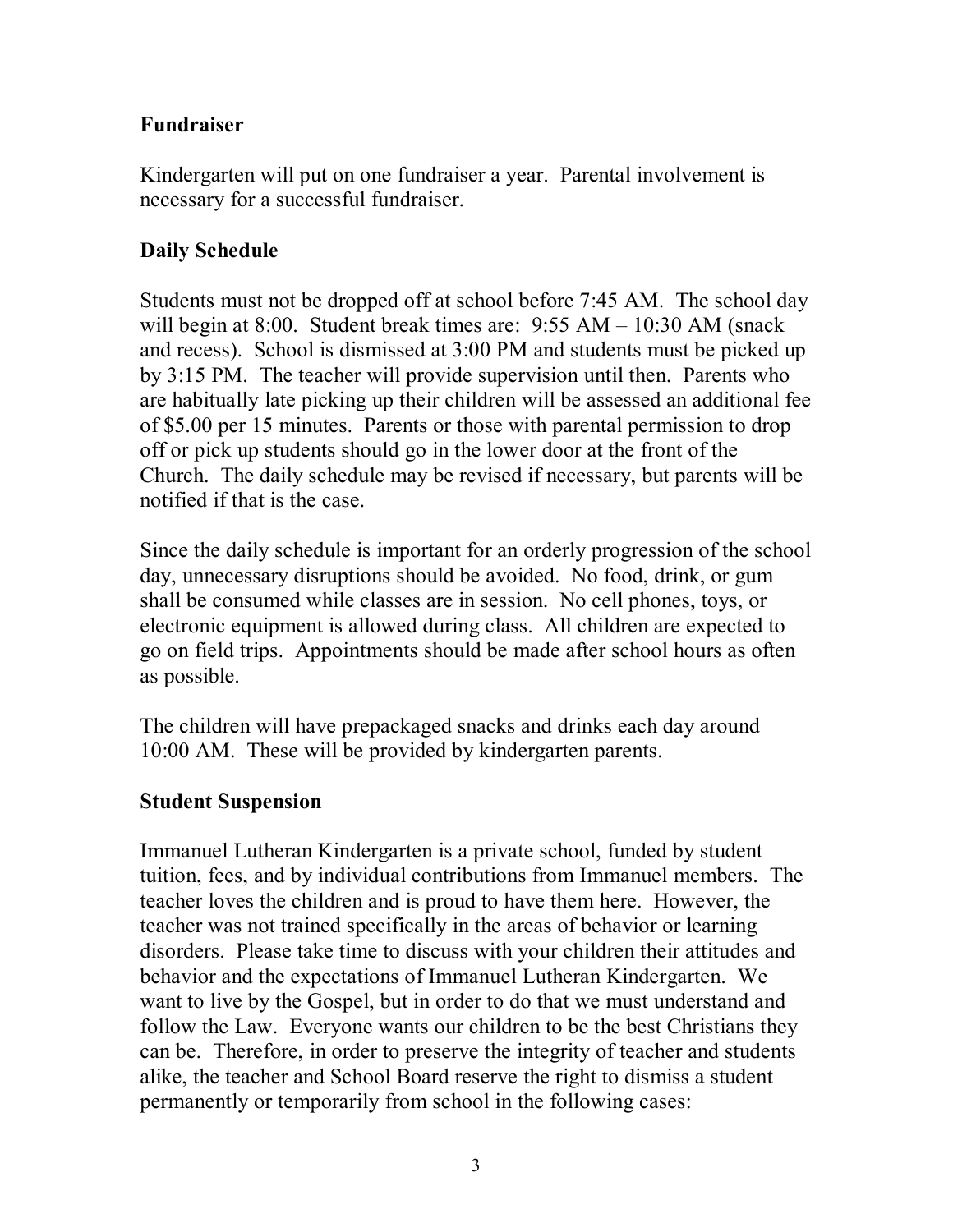- Nonpayment of tuition or other fees in a timely manner
- Fighting, kicking, inappropriate or abusive language (including namecalling), disrespect to teachers and/or students, or other disruptive behavior
- Continual failure to complete work in class
- Failure to comply with the Kindergarten Handbook
- Situations in which the school feels that a student's academic needs could be better handled by persons trained to address those concerns

If a problem arises that might warrant suspension, the parents will be asked to first meet with the teacher to work out the situation. Secondly, a meeting can be set up between parents, teachers, and the Immanuel Lutheran School Board. If a student is dismissed, the supply fee is nonrefundable. Prepaid tuition will be prorated back to the parent for the amount used. Disputes about grades, discipline, pupil interaction, etc may happen during the course of the school year. The School Board and Pastor will be guided by the policy Jesus set forth in Matthew 18:15…"go and show him his fault just between the two of you…" If the grievance is not solved with the parents talking to the teacher in person, the School Board and Pastor stand ready to go with an upset parent in the second step, but only after they have been assured that the first step has failed to resolve the dispute.

# **Discipline**

If the child misbehaves, they will be corrected verbally. If the misbehavior continues, time out at recess or activity will be given. If violent or abusive behavior is exhibited, the child will be restrained and the parent will be contacted.

# **Regarding Separated/Divorced Parents**

**1.** The School Board shall be notified immediately of any situation concerning the restriction of releasing a child to a specific parent or guardian.

**2.** The School Board shall be given an approved Parenting Plan from an appropriate court or a like order from the children's division and any changes as the school year progresses.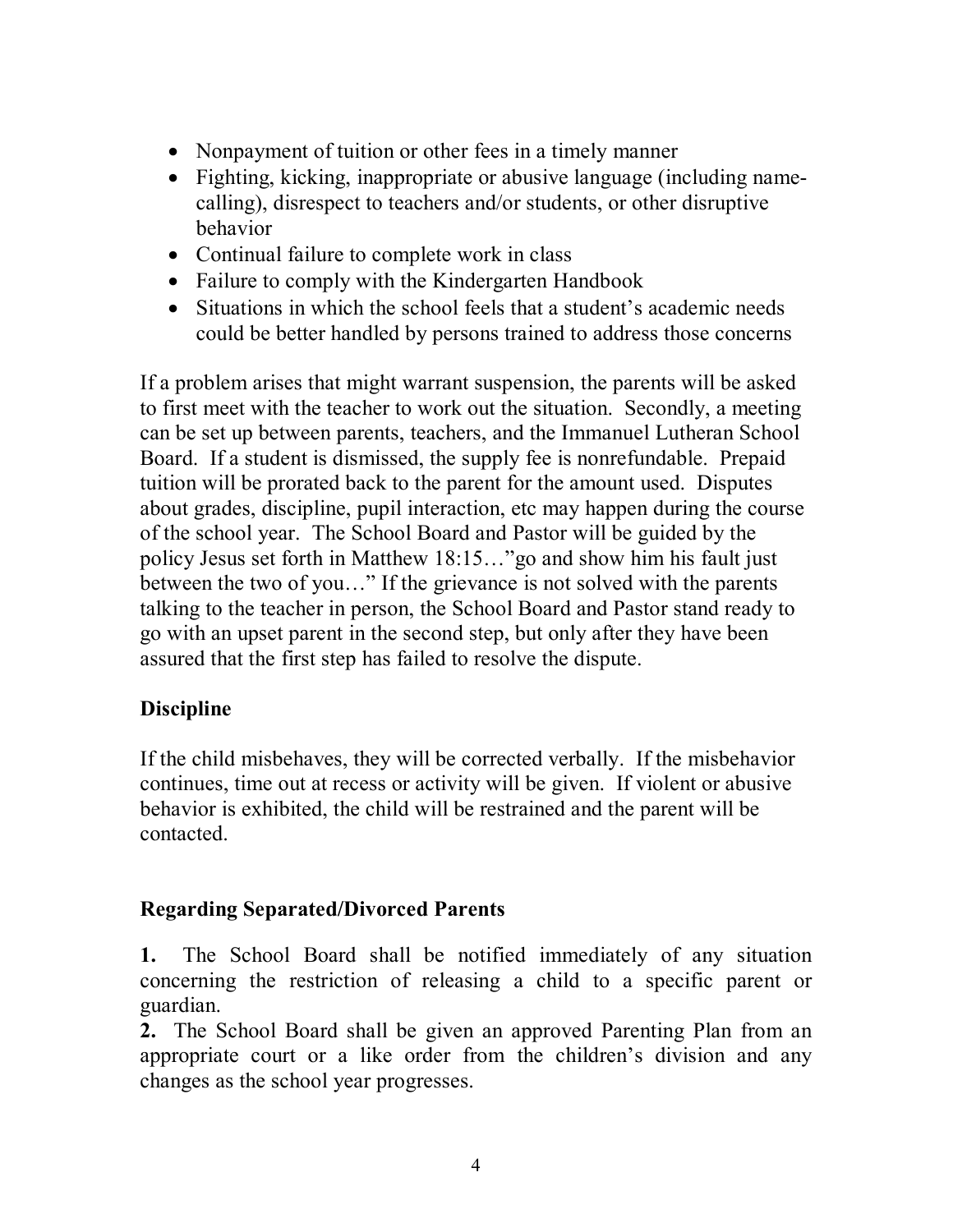**3.** Parental pick-up forms will be kept on file and adhered to. Any updates should be made by the custodial parent throughout the school year.

# **Dress Code**

The students' personal appearance is a direct reflection of our school, especially when the students go on field trips. Clothes should be clean and neat in appearance. The children should dress appropriately for adverse weather. Sweaters, rain coats, cool/warm clothing, extra clothes, and jackets work well. Since styles are so short waisted these days, tops should be long enough to reach the bottom of the back pockets. Girls should wear shorts or leggings under dresses. Comfortable play shoes must be worn (preferably no open toed shoes or flip flops). No skate shoes are allowed.

## **Inclement Weather**

In case of inclement weather, school closings, or early dismissals, there will be an announcement on KWRT Radio (1370 AM) as soon as possible. We usually follow Boonville Public Schools for dismissal due to inclement weather. However, when Boonville Public Schools have a late start, we will start at normal time unless you are notified.

# **Religion**

Immanuel Lutheran Kindergarten is an ideal and important place for student's growth in encouragement and in active worship and prayer life. It easily lends itself to this idea through these opportune times:

- Daily chapel
- The beginning and closing of the school day
- Before and after meals
- Special occasions of students and teachers
- In every subject taught
- Religion lessons

The use of hymns from All God's People Sing or other appropriate hymnals, Scripture readings, the Apostle's and Nicene Creeds, memorized table prayers, memory verses, the morning and evening prayers in the Catechism, teacher-made sermonettes, object lessons, suggested devotion, and student written prayers may be used at regular times. Pastor will give guidance and assist the students in maintaining an active prayer life. The teacher will also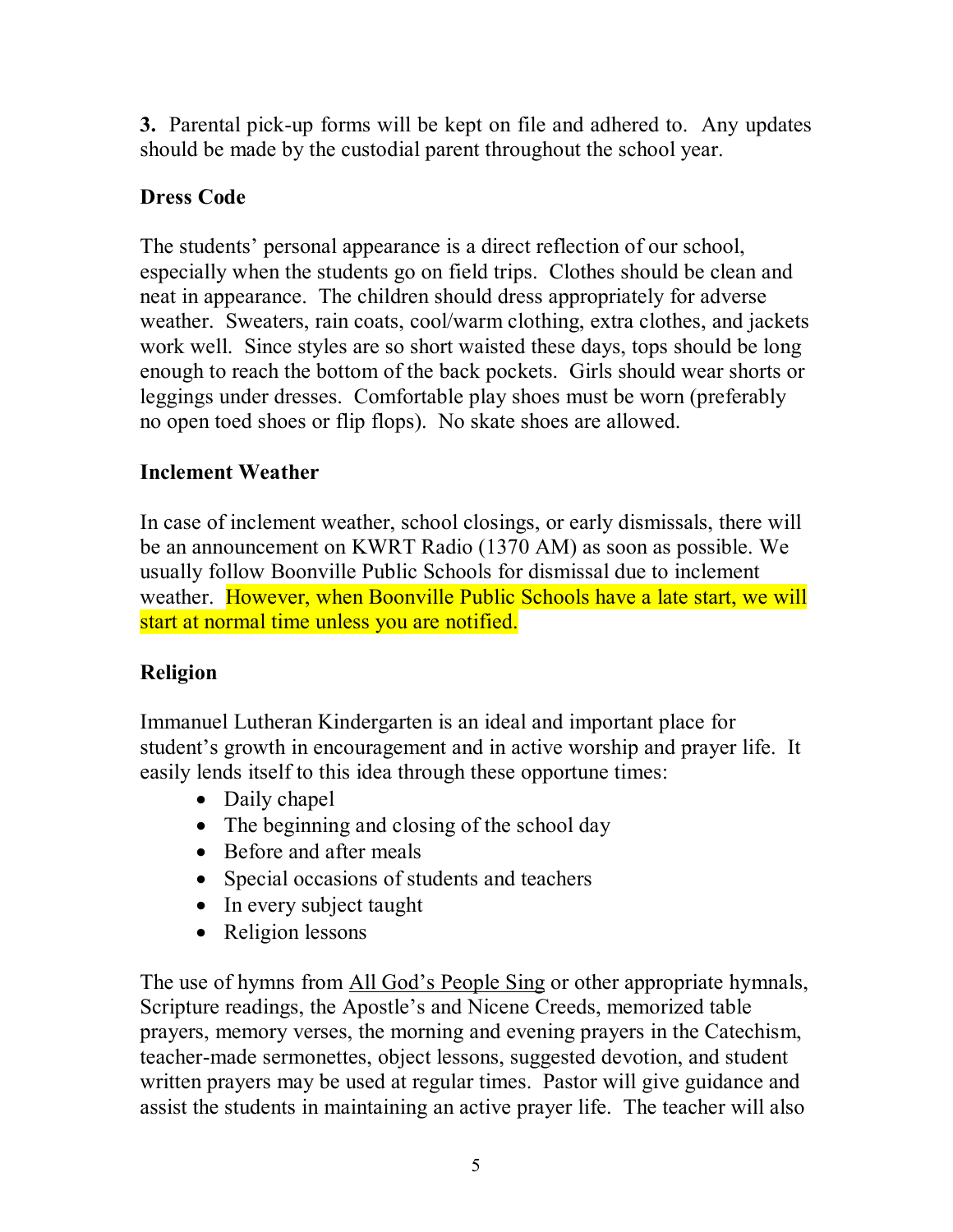urge regular attendance at church worship and Sunday school together with the student's family. Private, personal prayers are also encouraged at home, school, and at Sunday worship services.

# **Chapel**

Chapel services are a very important part of the ministry of Immanuel Kindergarten. They take place in the church sanctuary. They are held every day and led by the pastor once a week.

# **Administration of Medicine and Drugs**

All medication, including aspirin and cough drops must be accompanied by a dated note from parents. All medicine must be in the original container. The teacher should be advised of all special medical or health concerns that may affect the child's behavior on any given day. The teacher must be notified of doctor appointments no later than the beginning of the school day of the appointment.

# **Security Procedures**

Students must be picked up in person by an adult who is listed on the information form. Children will not be allowed to come in and get their younger sibling. Students will not be allowed to meet their ride in the parking lot. Please use the lower door on the south side of the church to drop off and pick up your child.

While we hope that we never have a disaster or serious incident, we want to be prepared for any emergency. Our first priority is to protect all students and staff from harm. In order for our emergency-response plans to be effective, we depend on the cooperation of the police and fire department as well as on you, the parents. Therefore, we ask parents to observe the following procedures:

- 1. Do not telephone the church. It is essential that the telephone system be available for emergency communications.
- 2. Tune your radio to KWRT 1370 AM for emergency announcements and status reports. You also will receive instruction on where you should go and how/when you may be able to pick up your child.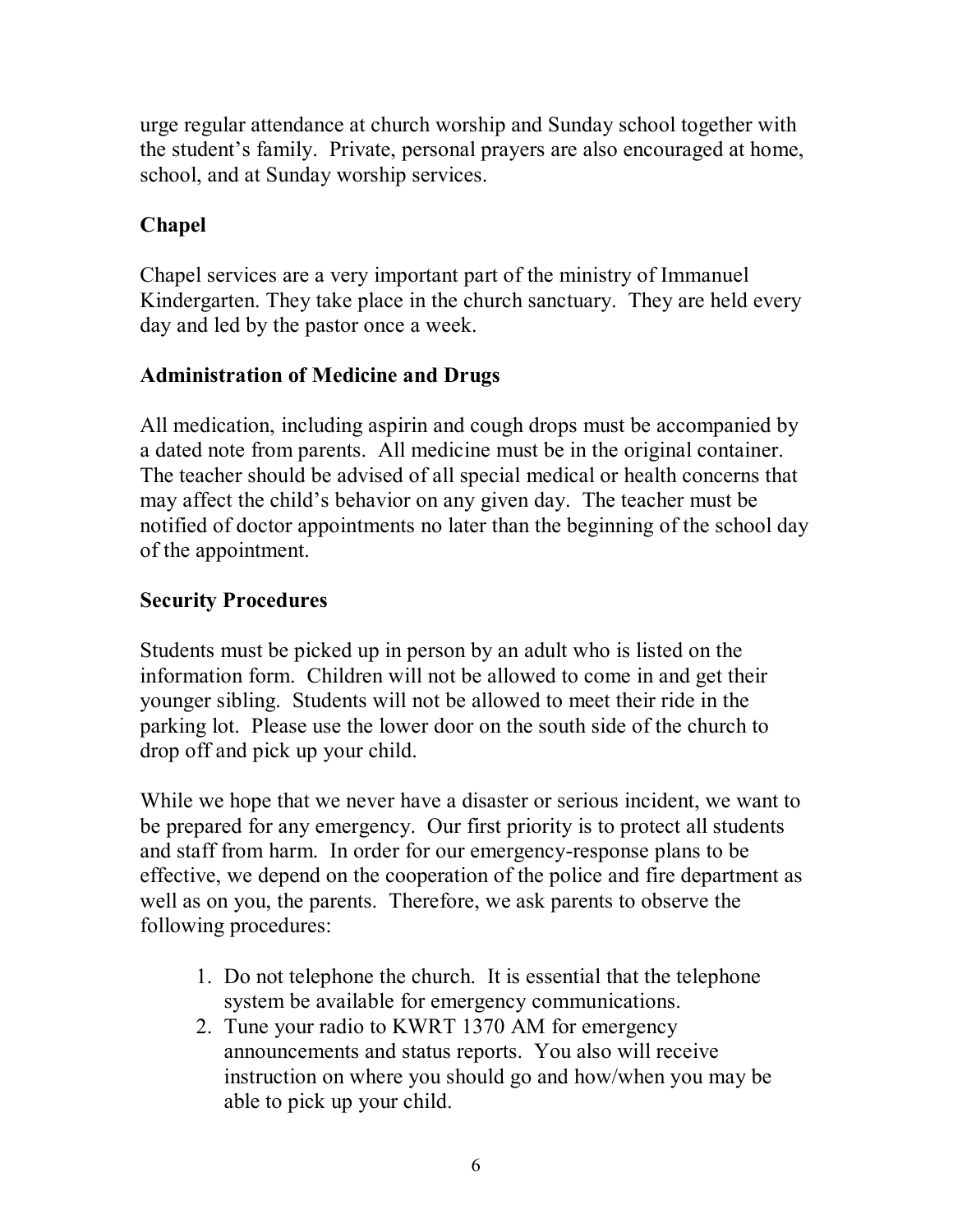- 3. Do not come to the church until instructed to do so. It may be necessary to keep the streets and parking lot clear for emergency vehicles. If evacuation is required, students may be transported to a location away from the church. You will be notified of this through media bulletins.
- 4. Carefully read all information you receive from the school. You may receive updates about our safety procedures from time to time.

In case of emergency or a serious accident involving your child you will be notified immediately. Please notify us if there are any changes on the enrollment card or health form on which you provided emergency information. We will not allow anyone to pick up your child unless they are listed on the enrollment card or you have called to give permission. Call the church at 882-2208 if you have an emergency or need to get in touch with your child. For security reasons, the doors will be locked during school hours. If a parent needs to pick up a child early, call the church as soon as possible so we can have someone open the door for you.

#### **Health and Safety**

If your child is ill, please keep him/her at home. He/she must be temperature free (without medication) for 24 hours before returning to school. If your child has an infectious disease or head lice, please inform the school so that the other parents can be alerted. If your child becomes sick at school or head lice are detected, the teacher or assistant will call the parents or the person authorized by the parents, and arrangements should be made for the child to be picked up from school. Each student is required to present a doctor's report certifying the child's ability to carry on the normal activities of a Kindergarten program. **If Health Forms are not on file on or before the first day of school, the child will not be allowed to attend until such forms are presented. If they are complete, but at home, we will consider them the same as not being completed.** The following is the list of required immunizations that your child **must** have according to the health program representative from the Central District Health Office in Jefferson City.

- $4 DTP$  (last dose on or after the  $4<sup>th</sup>$  birthday.
- 2 MMR (Measles, Mumps, Rubella) Each after one year of age.
- $3$  Polio (last dose on or after the  $4<sup>th</sup>$  birthday.
- 3 Hepatitis B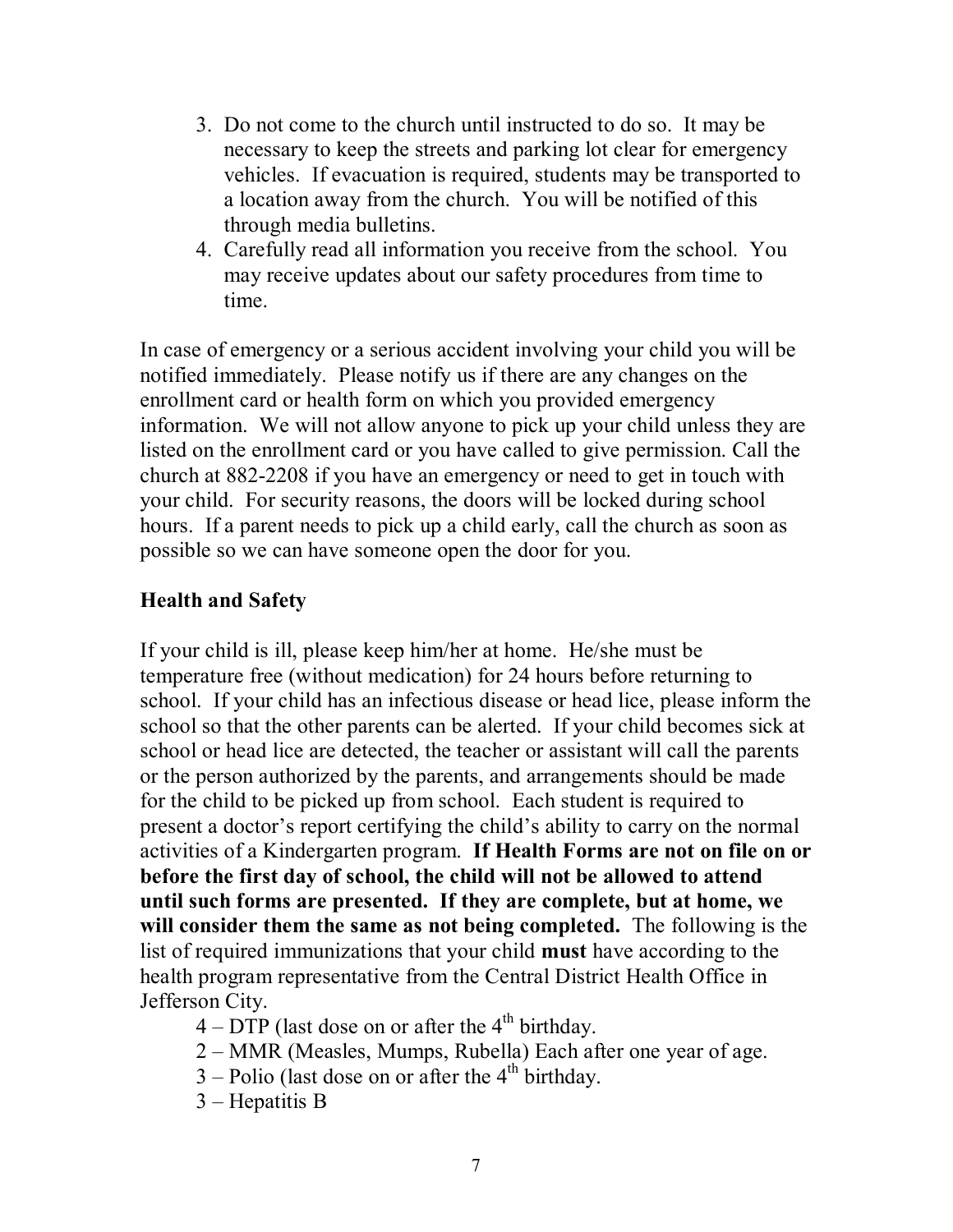2 – Varicella (chickenpox) or proof of disease. (A statement signed by a parent, guardian, or physician indicating the month and year the child had chickenpox)

#### **Curriculum and Formal Evaluation**

The kindergarten will be utilizing the A Beka Kindergarten Curriculum as well as additional enrichment activities. Periodic formal evaluation will be given to each student. A pre and post kindergarten assessment will be used to chart progress. Throughout the school year, tests needed by students due to handicapping conditions will be referred to the public school system.

#### **Cumulative Student Records**

Student records are important to the student and the school. They are the most legal item of the school, relative to proof of a student's enrollment and attendance in school. All information is confidential and is to be treated accordingly as determined by the Immanuel Lutheran School Board. Only by the direction of the School Board may the records of students be removed from the school. Generally, the teacher has access to the records of the students which are presently her responsibility. The teacher may add other appropriate information about students, but must remember that any such information included is accessible to parents upon request. Parent requests to inspect their children's records should be referred to the School Board, so that proper procedures may be observed. The teacher will notify the School Board of a parent's request when it occurs. Grades and attendance are to be recorded twice a year—at the end of the first semester and at the end of the school year. Grade cards will be completed before teachers leave for the summer, and (after all fees have been paid) will be sent to the parents. An important part of each child's cumulative record is the health record which must be kept as a part of the student's records.

#### **Progress Reports**

Progress reports will be given at the end of each quarter. Some individual assignments or projects may need to be signed by the parents and returned. Parent/teacher conferences for all children will be held in January after the children are placed in reading groups, however, a conference or phone call will be given whenever needed by either parents or teacher.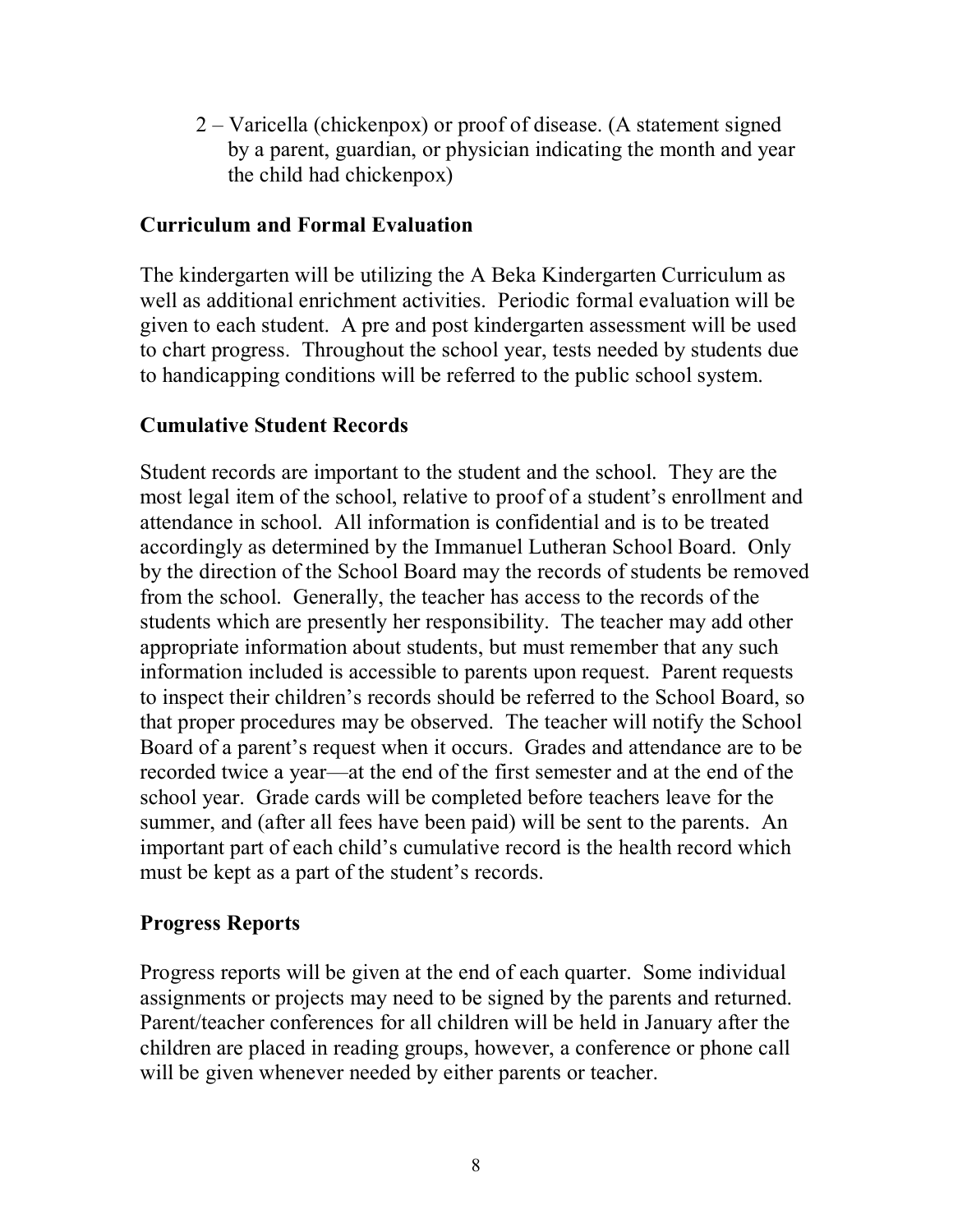## **Transportation**

Transportation is not provided by Immanuel Lutheran Kindergarten.

#### **Communication**

Please contact the kindergarten teacher, Pastor, or a School Board member if you need to discuss any problems or concerns regarding your child(ren).<br>Linette Meller 660-537-4544 Linette Meller 660-537-4544 Pastor Joshua Ketelsen **660-882-2208** 660-882-2208 Gayle Linneman (School Board President) 660-621-0441

This handbook is a work in progress. The Immanuel Lutheran School Board reserves the right to make changes as needed.

## **Length of School Term**

Immanuel Lutheran Kindergarten will follow the Boonville Public School Calendar except when our teachers attend continuing education classes. Our school will be closed at that time.

# **Immanuel Lutheran Kindergarten School Calendar 2019 – 2020**

| First Day (full day)               |
|------------------------------------|
| No School (Labor Day)              |
| No School                          |
| 12:00pm dismissal (BHS Homecoming) |
| Sing in church at 9am              |
| No School                          |
| <b>Fall Harvest Party</b>          |
| No School                          |
| No School (Thanksgiving Vacation)  |
| Christmas Party                    |
| No School (Christmas Vacation)     |
| No School (Martin Luther King Day) |
| Parent/Teacher Conferences         |
| Valentine's Day Party              |
|                                    |